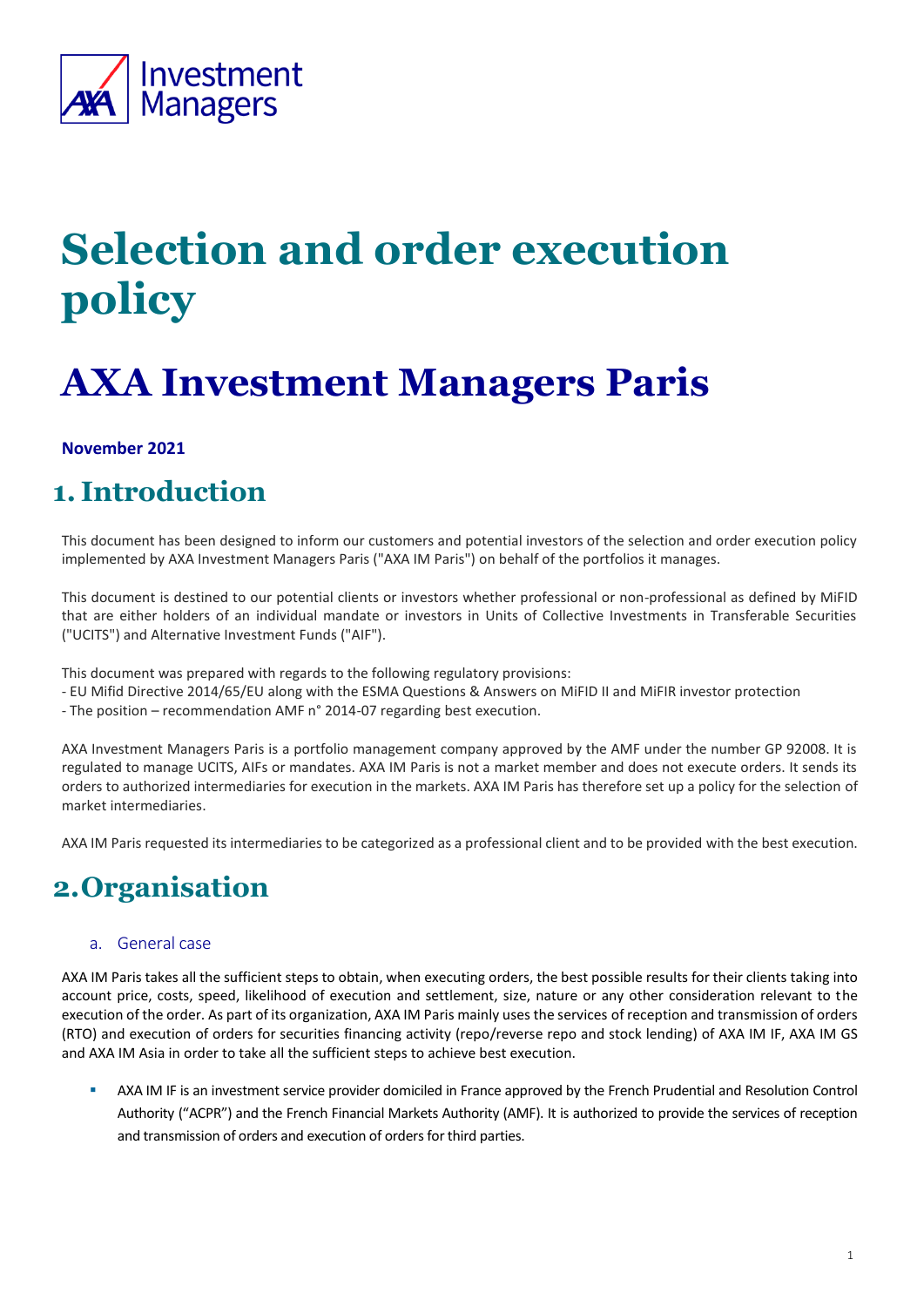

- **EXALLACT AXA IM GS is an investment services provider, domiciled in the United Kingdom, registered as a Financial Services Firm by** the British regulatory authority, the Financial Conduct Authority (FCA).
- " AXA IM Asia is an investment services provider, domiciled in Hong-Kong, licensed for dealing in securities by the Hong-Kong regulatory authority, the Securities and Futures Commission (SFC).

These entities are part of the AXA Investment Managers Group, separate from AXA IM Paris and have their own selection and execution policies.

#### b. Other cases

AXA IM Paris' portfolio managers may trade directly without using the services of AXA IM Asia, AXA IM IF or AXA IM GS for the instruments listed below:

Some vanilla and complex « Over the Counter » derivatives:

These financial instruments are traded using multiple counterparties who fulfill qualitative criteria such as: acceptance of the overall conditions of AXA IM Paris including on collateralization , specific value-added services, reactivity in answering requests even in difficult market conditions, capacity to accept small or large sizes, the innovative nature and quality of support services, speed and likelihood of settlement, particularly for secondary transactions and valuations. These criteria, which are considered together with the best price, determine the choice of the counterparty for a given transaction. In compliance with internal rules, the execution of a transaction may be split amongst several counterparties offering similar conditions.

■ Novation / Size increase / Unwinding

Such types of instruments should be executed by soliciting several counterparties in the same way described above for both vanilla and complex OTC derivatives. Nevertheless, solicitation of several counterparties may be, in some cases, not required nor even possible, due to the specific nature of these operations. AXA IM Paris ensures, through its control plan, that orders were executed at market condition deemed as satisfactory and justified.

**Structured Products:** 

In general, several counterparties are solicited before executing these transactions. They are selected based on qualitative criteria: market access, reactivity, knowledge or specific characteristics of the underlying, quality of support services, etc. Yet, the criterion that ultimately determines the choice of the counterparty is primarily the price.

In some cases, depending on the nature of the underlying asset (cat bonds / ILS, ABS, CLOs, Revolving Credit Facilities), soliciting several counterparties may not be required or even possible due to the specific nature of these operations. AXA IM Paris ensure, through its control plan, that orders were executed at market conditions deemed as satisfactory and justified.

When dealing in the above OTC instruments, in order to justify pricing decision, a systematic counter-valuation is also undertaken by AXA IM control functions to ensure price fairness and that any judgements or decisions are taken with the clients' best interests in mind and not biased by conflicts of interest.

#### c. Delegation

In the case where AXA IM Paris has delegated investment management to another regulated entity, the selection and execution policy of the delegate applies.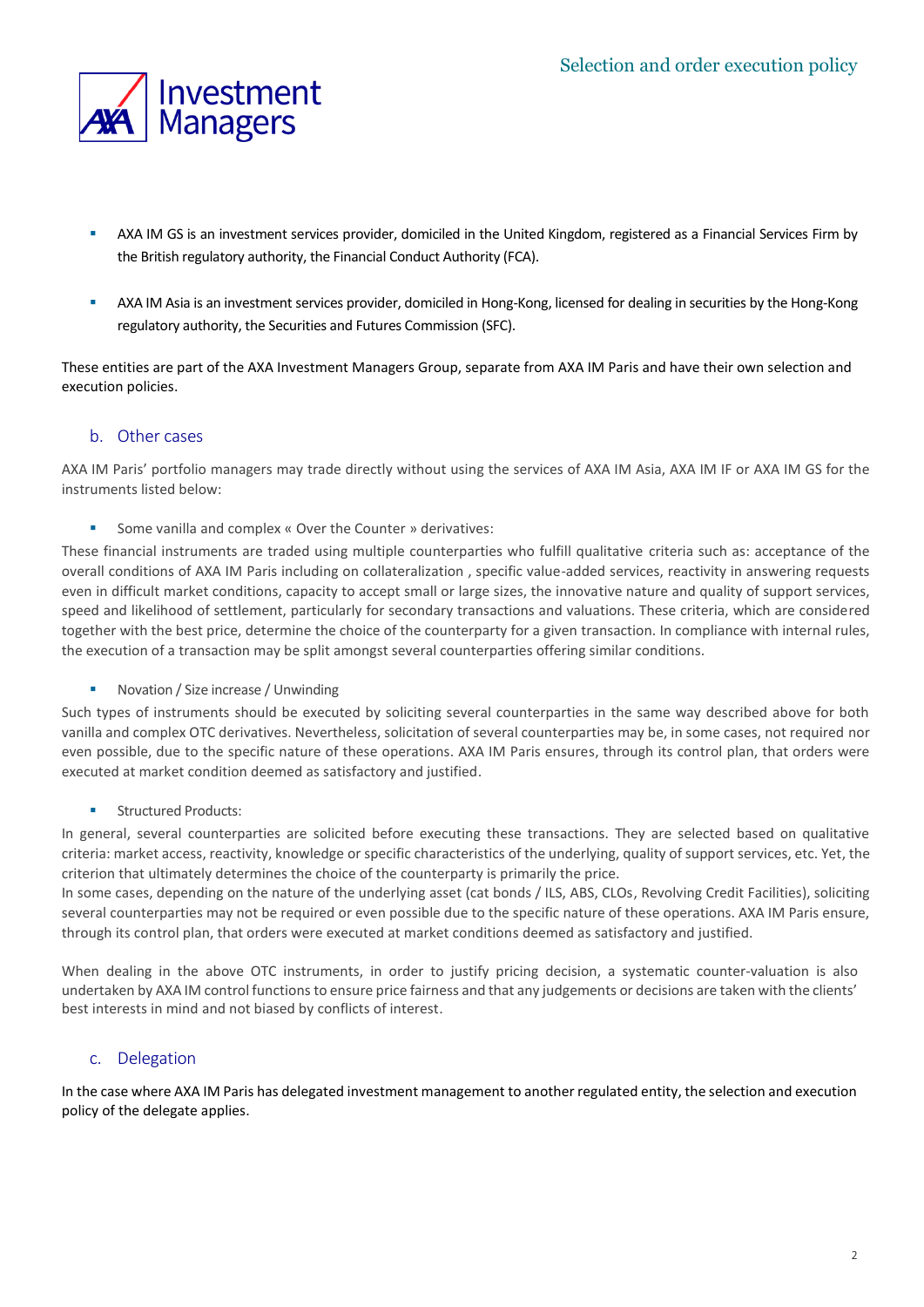

## **3.Execution Framework**

#### a. Scope

This policy applies to transactions conducted by AXA IM Paris when it offers investment services and collective investment management to any type of customers, professional or non-professional with the meaning of MiFID. Financial instruments covered by this policy shall be understood as those defined within Section C of Annex 1 of Mif Directive.

#### b. Execution places

AXA IM Paris is not a market member and therefore does not execute itself orders on any financial market. It sends and places orders with approved brokers, intermediaries and counterparties for execution without knowing a priori the final execution place.

AXA IM Paris has expressly authorized its brokers, intermediaries and counterparties to operate over-the-counter or on different execution venues whatever the kind of security executed,, which include:

- a. Regulated markets
- b. Multilateral trading facilities
- c. Organised trading facilities
- d. Systematic internalisers
- e. Market makers
- f. Other liquidity providers
- g. Entities that perform similar tasks in a country that is not part of the European Economic Area.

Depending on the execution venue chosen by the service provider on behalf of AXA IM Paris, certain risks may be borne *in fine* by the client such as the counterparty risk in case of OTC transactions. AXA IM Paris and its service providers have the objective of achieving the best possible result for clients taking into account these potential risks.

#### c. Clients' specific instructions

Clients who communicate specific instructions (like using a specific intermediary) for a dedicated portfolio are informed that AXA IM Paris will comply with them, even if such instructions do not follow the provisions of this execution policy. In such a case, AXA IM Paris will not apply the principles of best execution relative to these instructions.

Clients who communicate specific instructions covering only part or aspect of the order are notified that AXA IM Paris applies the principles of best execution for any part or aspect of the order not covered by the instructions.

#### d. Principles relative to direct order execution by AXA IM Paris

Appendix 1 of this policy lists the types of financial instruments traded by AXA IM Paris and describes the strategies and criteria deployed to obtain the best execution possible.

#### e. Non-professional clients

Irrespective of appendix 1, for non-professional clients, the best possible result is determined by the total cost.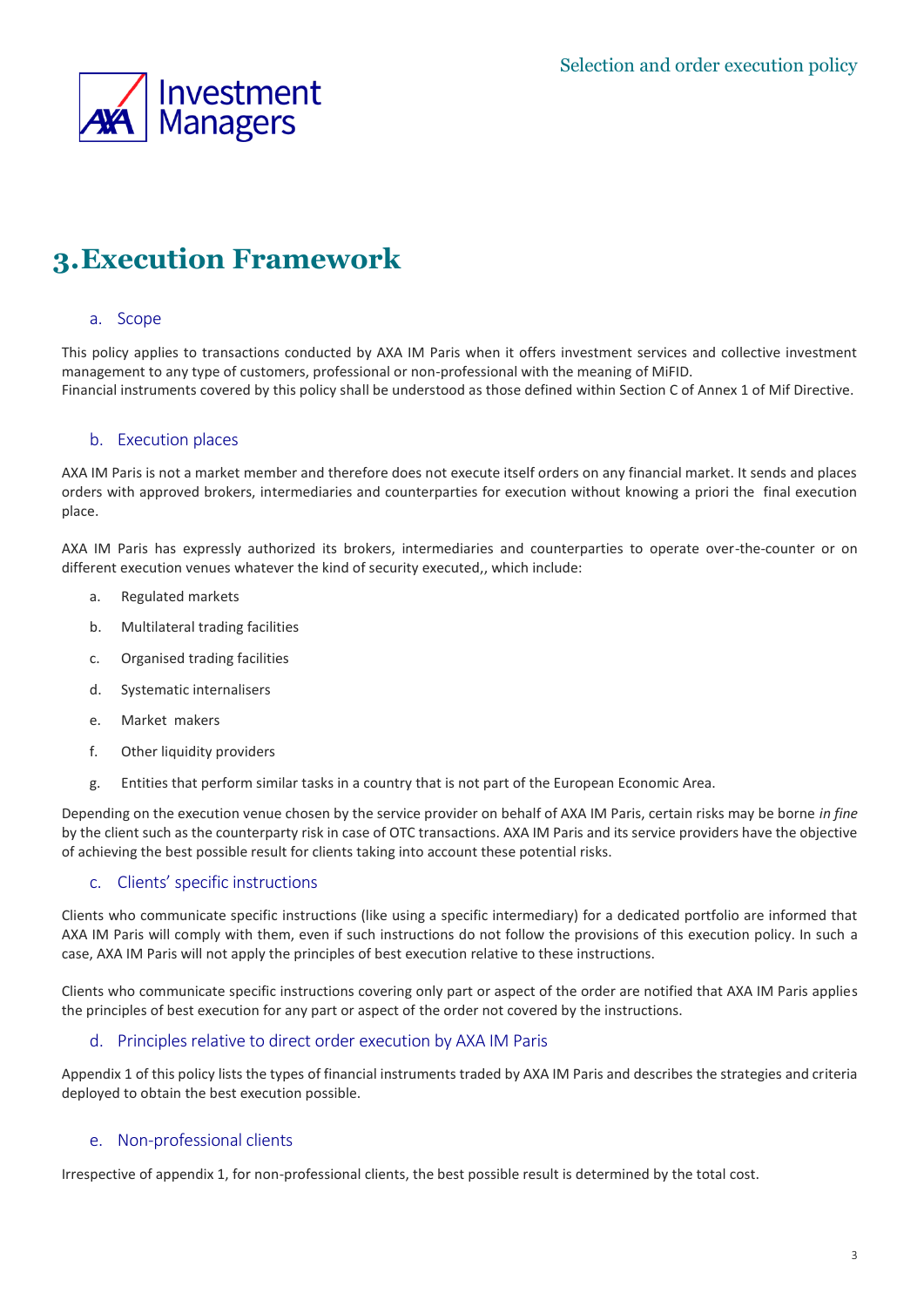

#### f. Pooled orders

Unless otherwise instructed by the customer, similar orders involving the same security for multiple portfolios can be pooled in a single order to obtain the best possible result, particularly in terms of cost.

Clients are informed that pooling of orders can sometimes lead to partial execution of orders.

#### g. Cross portfolio orders – Cross trades

AXA IM Paris can perform cross transactions between two portfolios in order to obtain the best possible result for such portfolios, particularly in terms of cost (like lower intermediation costs or trading at a mid-range price).

While almost all these transactions are executed on the market via a broker, intermediary or counterparty, some may, in special circumstances and exceptionally, be made directly between our portfolios.

Except specific cases already validated by Compliance Department and described in the relevant internal Policy, cross-portfolio transactions are subject to the pre-approval of AXA IM Paris Compliance Department in accordance with internal procedures in order to manage potential conflicts of interest.

#### h. Fair allocation

In general, transactions should be allocated accordingly to provisional pre-allocation provided when instructing the order. In case of partial allocation, order should be allocated on a pro-rata basis, taking into account the characteristics of the different financial instruments (amount, quantity, … ) and any eventual specific instruction received from clients.

#### i. Investments into Collective Investment Schemes

Portfolios managed by AXA IM Paris are allowed to invest into units / shares of other CIS managed by an entity pertaining to AXA IM Group provided that the subscription is realized into the cheapest available shares, depending on criteria as initial subscription amount, minimum length of placement, information made available by the management company (for external funds) or any other commitment of shareholders described into portfolios' legal documentation.

Moreover, in order to better manage any eventual conflict of interests between shareholders of our funds and clients for which we manage mandates, investments and divestments within AXA IM Collective investment schemes should not be delayed over several days aiming to avoid the application of any eventual anti-dilution mechanisms (swing price, variable entry / exit fees, etc.) or to take profit of such mechanisms.

#### j. Force majeure

In case of major difficulty in order execution like a system failure or severe market disruptions, AXA IM Paris might not be able to execute an order in accordance with this policy. In these particular cases, AXA IM Paris would activate its back-up solutions in accordance with its internal procedures.

#### k. Use of efficient portfolio management techniques

In case of use of efficient portfolio management techniques, AXA IM Paris ensures the costs correspond only to the market price and not to other considerations, maintains appropriate analyses mechanisms, controls and segregation of agents (Securities Lending team) from both Portfolio Managers and Buy/Sell Trade Execution teams.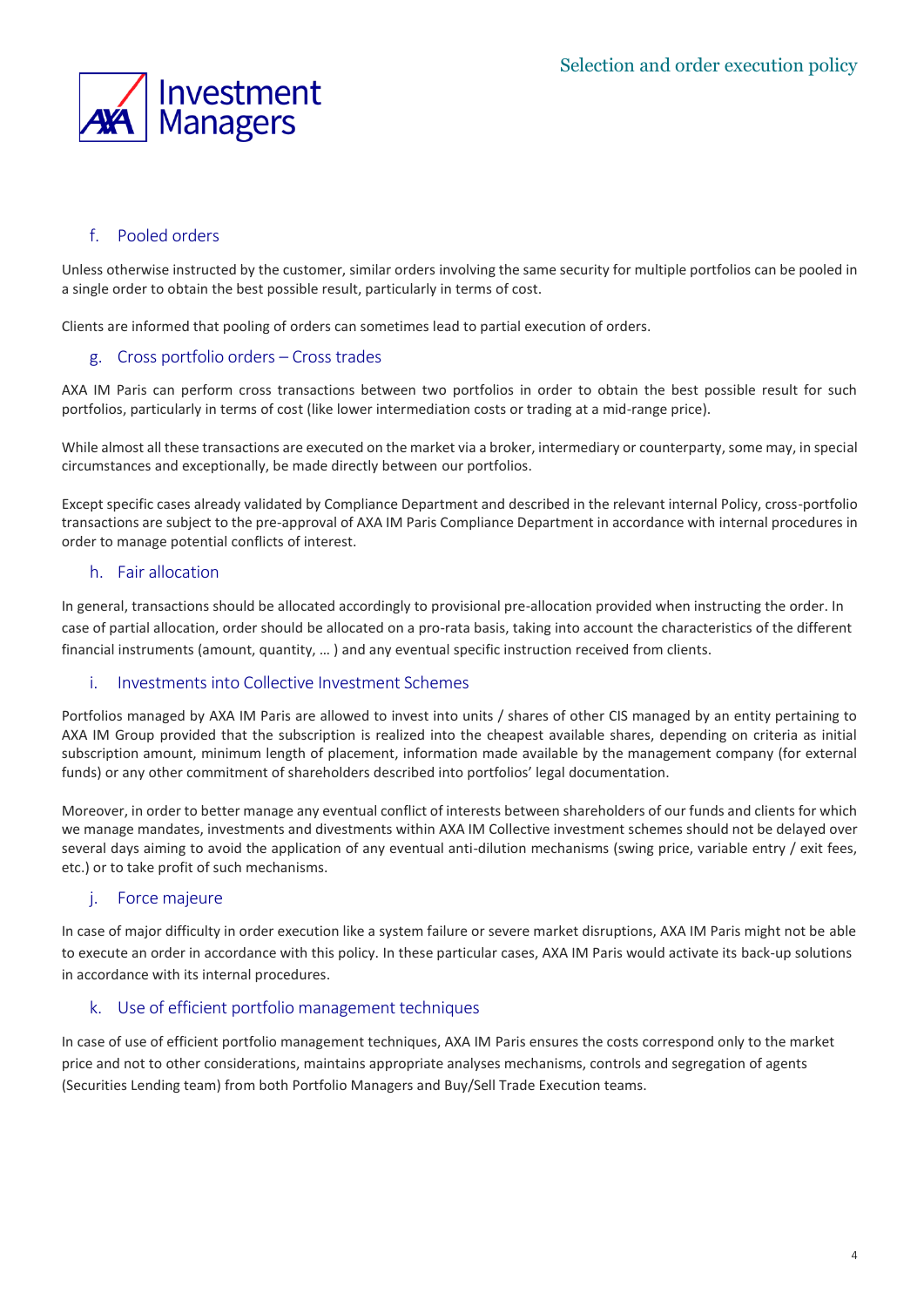

### **4.Broker and counterparty selection and follow-up process**

To achieve best execution, AXA IM Paris has designed a procedure for the selection, authorization and monitoring of brokers and counterparties. This procedure defines, by type of instrument, the entities to which orders may be transmitted for execution or with which trades may be executed.

The selection process is twofold: authorization (a) and monitoring (b).

a) AXA IM Paris, AXA IM Asia, AXA IM IF and AXA IM GS, all subject to the regulatory requirement to provide best execution, have defined an authorization process based on:

- **E** A phase of "due diligence" to ensure the broker or counterparty meets AXA IM's requirements (supervisory status, professionalism, reputation, good conduct, etc.)
- **.** An approval process where the following departments are solicited: Risks, Operations, Compliance and Legal. Each team casts its vote and has a right of veto which triggers the rejection of the broker or counterparty.

#### Generally, when executing a client order:

- if one execution venue or counterparty is able to provide the most attractive price and is also able to process the entire volume of the client order, as well as address other aspects that AXA IM considers critical to the client order, then the client order will be executed in full through that execution venue or with that counterparty;
- if more than one execution venue or counterparty has the same best price, then other execution factors will be used to determine how much of a client order will be placed with each execution venue or counterparty; and
- typically, where an execution venue or counterparty providing the best price is unable to execute a client order in full, that execution venue or counterparty will be used for the volume that it is able to complete, with the remainder of the client order being filled by the execution venue or counterparty with the next best available price.

b) With regards to the monitoring of brokers, intermediaries and counterparties, AXA IM has established monitoring procedures to assess regularly their performance, the respect of their contractual commitments (qualitative review) and that conditions of their initial authorization remain (revision of "due diligence").

The re-assessment frequency can be adjusted according to the "risk scoring<sup>1</sup>" of the entity, with at least an annual review of those rated "high risk" and a triennial review of those with a "standard risk".

Besides counterparties' selection process, AXA-IM set up an evaluation procedures of brokers and counterparties in order to ensure a regular review of the execution conditions provided by them.

 $1$  The risk scoring is based, among other things, on the level of regulation, the credit risk and the country of the entity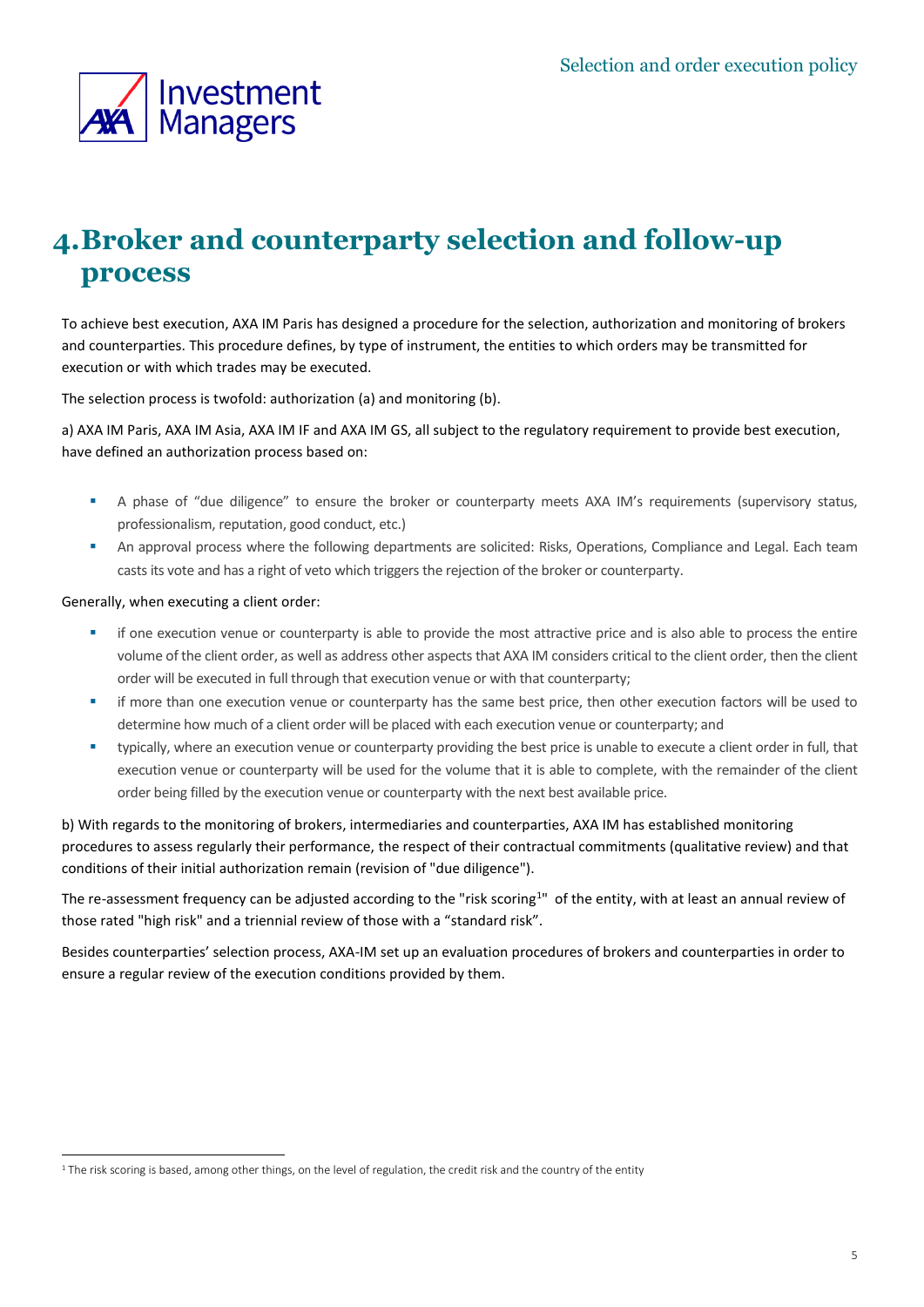

## **5.Execution Report**

AXA-IM is committed to publish, on a yearly basis and for each category of financial instruments, the identity of the 5 counterparties where the large volume of orders has been executed, together with an abstract of the regular assessment performed on the quality of the execution services.

Such report will be published and remain available, at least for two years, on the AXA IM website : www.axa-im.fr

### **6.Policy monitoring**

#### a. Policy control

AXA IM Paris' Compliance team conducts periodic controls on execution of orders by AXA IM Asia, AXA IM IF, and AXA IM GS. These controls also cover order executions by the portfolio managers of AXA IM Paris. Such controls are conducted on a sample basis.

Evidence of these controls are maintained in accordance with regulatory requirements.

#### b. Policy review

AXA IM Paris ensures continuously the effectiveness of its selection and order execution policy through its set of controls which may result in adjustment to the policy, such as inclusion of new criteria.

### **7. Conflict of interests**

AXA IM Paris has put in place a dedicated policy rules the general framework of the conflicts of interest linked to the activities of AXA IM Paris. Such policy aims to ensure client protection, affirms their best interest principle, the commitment for fair allocation and to provide them an exhaustive and clear information.

Regarding best execution, and potential conflicts of interests related to orders' execution, AXA IM is committed to inform its clients, through the annual execution report, about received minors non-monetary advantages related to orders execution and investment research services.

### **8. Communication and execution policy review**

The execution policy may be revised at any time at the initiative of AXA IM Paris as deemed necessary in order to maintain the best result for its clients.

In the absence of a major event requiring an earlier update, the policy is reviewed at least on an annual basis. Each time the policy is modified, a new version of the execution policy is published on the website: www.axa-im.fr and is therefore considered as applicable. Any significant change of the policy is communicated to clients as soon as practicable by publishing the amended policy on the website: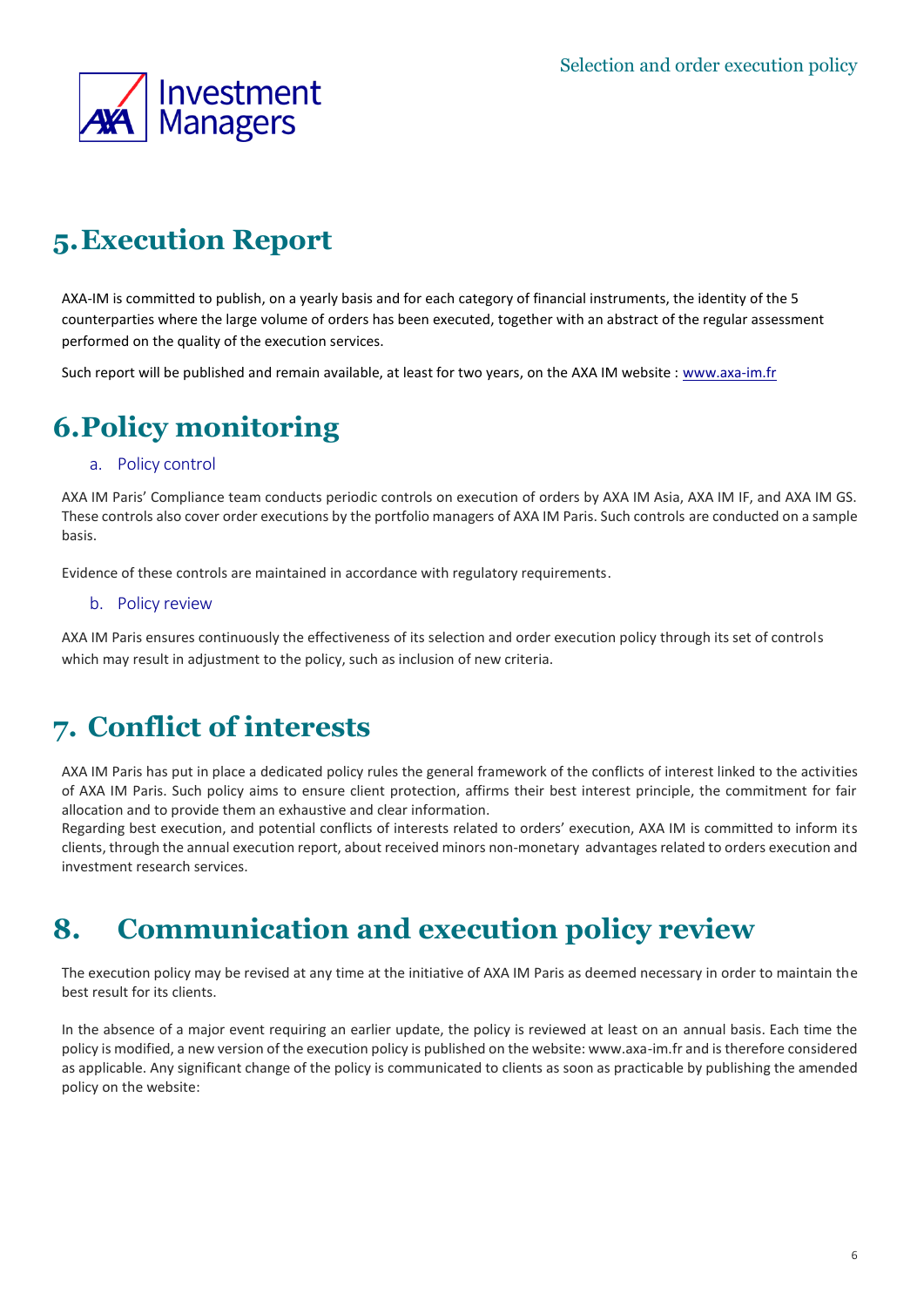

### **9.Client acceptance**

For individual portfolio management, clients must provide AXA IM Paris before the provision of service with:

- **.** their consent on this policy, especially on the possibility for AXA IM Paris to execute orders outside a regulated market or a multilateral trading facility
- **•** any specific instruction concerning the execution of orders related to their mandates, as the case may be.

Concerning other investment management services, the client is considered to have accepted this execution policy.

### **10. Responsibilities**

AXA IM Paris takes all sufficient measures to obtain the best possible result for its clients. However, this provision does not, in any way, constitute an obligation of result and shall be assessed in the context of its obligation of means.

AXA IM Paris may not be considered responsible for the non-execution or incorrect execution of orders resulting from "force majeure" circumstances preventing it from fulfilling its obligations.

Finally, AXA IM Paris may not be considered responsible for unfavorable circumstances consecutive to the execution of specific client instructions.

### **11. Record keeping**

AXA IM keeps all pertinent information regarding transactions on financial instruments, together with a comprehensive audit trail of executed orders. These details and records may include trade blotters, the client name, the type of transaction, the date and time, counterparty selection rationale (as appropriate) and any eventual specific client instruction.